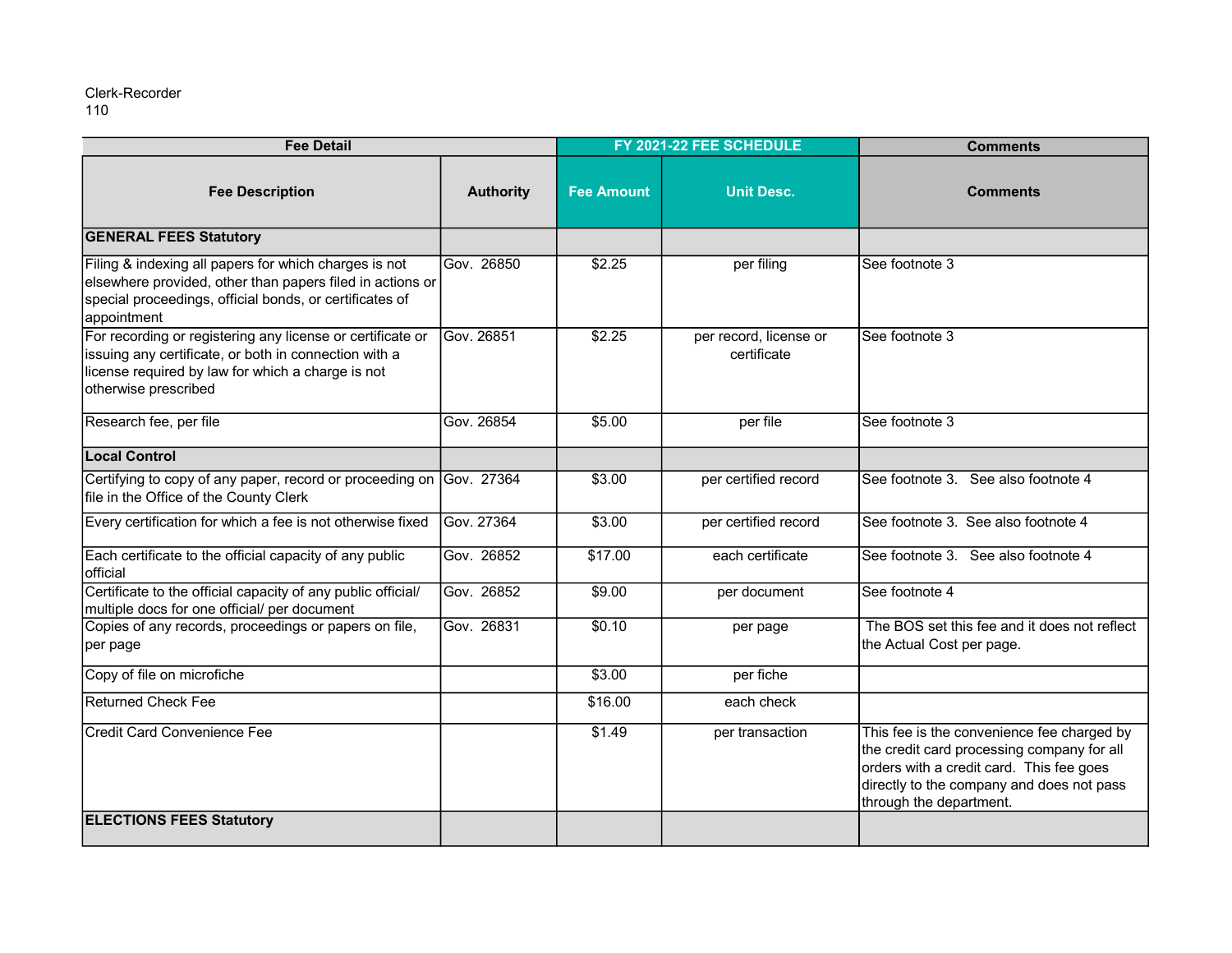| <b>Fee Detail</b>                                                                                           |                           | FY 2021-22 FEE SCHEDULE |                    | <b>Comments</b>                                                                                                                                                                                                                                                                                                                                                                                                 |
|-------------------------------------------------------------------------------------------------------------|---------------------------|-------------------------|--------------------|-----------------------------------------------------------------------------------------------------------------------------------------------------------------------------------------------------------------------------------------------------------------------------------------------------------------------------------------------------------------------------------------------------------------|
| <b>Fee Description</b>                                                                                      | <b>Authority</b>          | <b>Fee Amount</b>       | <b>Unit Desc.</b>  | <b>Comments</b>                                                                                                                                                                                                                                                                                                                                                                                                 |
| Certified copy of voter registration                                                                        | Elec. 2167                | $\overline{$}1.50$      | per certification  | See footnote 3                                                                                                                                                                                                                                                                                                                                                                                                  |
| Copies of campaign statements, statements of financial Gov. 81008<br>interest, per page                     |                           | \$0.10                  | per page           | The BOS set this fee and it does not reflect<br>the actural cost of a copy per page.                                                                                                                                                                                                                                                                                                                            |
| <b>Precinct List</b>                                                                                        | Elec. 2184                | \$0.50                  | per 1000 names     | Units sold unknown                                                                                                                                                                                                                                                                                                                                                                                              |
| Penalty for late filing of campaign statement, per day<br>(maximum \$100.00 or total receipts in statement) | Gov. 91013 (a)<br>and (b) | \$10.00                 | per day late       | Units sold unknown. This fee does not take<br>effect until 10 days after the late notice is<br>sent.                                                                                                                                                                                                                                                                                                            |
| <b>LOCAL CONTROL</b>                                                                                        |                           |                         |                    |                                                                                                                                                                                                                                                                                                                                                                                                                 |
| Countywide precinct                                                                                         | <b>BOS</b>                | \$19.50                 | per set            |                                                                                                                                                                                                                                                                                                                                                                                                                 |
| Deposit for filing notice of intent to circulate petition                                                   | Elec. 9103 (b)            | \$5.00                  | per notice         | The actual # of units sold is unknown.<br>Deposit for filing notice of intent to circulate<br>petition Election Code Section 9103 (b)<br>allows a fee to be established not to exceed<br>\$200 which will be refunded within one year<br>of filing the notice of intent. The fee has<br>been kept at this level so as not to<br>discourage persons from pursuing initiative,<br>referendum or recall petitions. |
| <b>Statement of Vote -</b>                                                                                  |                           |                         |                    |                                                                                                                                                                                                                                                                                                                                                                                                                 |
| Per Page                                                                                                    | <b>BOS</b>                | \$0.10                  | per page           | The BOS set this fee and it does not reflect<br>the actural cost of a copy per page and the<br>units sold is unknown.                                                                                                                                                                                                                                                                                           |
| <b>Entire Statement</b>                                                                                     | <b>BOS</b>                | \$44.00                 | $+.10$ page        |                                                                                                                                                                                                                                                                                                                                                                                                                 |
| <b>CLERK FEES Statutory</b>                                                                                 |                           |                         |                    |                                                                                                                                                                                                                                                                                                                                                                                                                 |
| <b>Fish and Game Documentary Handling Fee on Notices</b><br>of Determination                                | Fish & Game<br>711.4      | \$50.00                 | each filing        | See footnote 1<br>F & G Code section 711.4 allows the clerk to<br>charge up to \$50.00 for processing the<br>notices.                                                                                                                                                                                                                                                                                           |
| <b>COUNTY CLERK FEES Statutory</b>                                                                          |                           |                         |                    |                                                                                                                                                                                                                                                                                                                                                                                                                 |
| Fee for certified copy of any statement of file (FBN,<br>Abandonment or Withdrawal)                         | Bus & Prof<br>17926(b)    | \$2.00                  | per certified copy | see footnote 3                                                                                                                                                                                                                                                                                                                                                                                                  |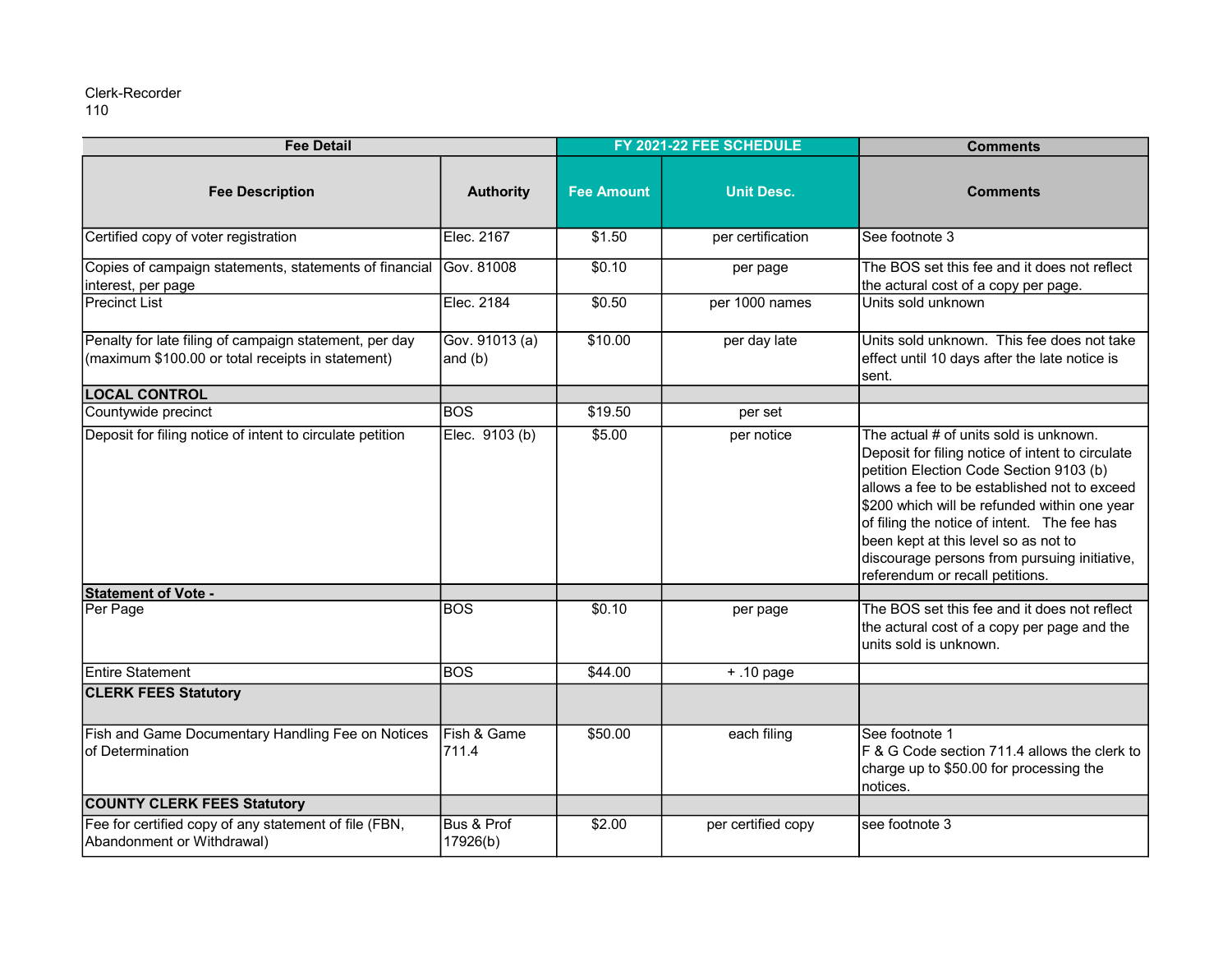| <b>Fee Detail</b>                                                                                                                                |                                       | FY 2021-22 FEE SCHEDULE |                                                     | <b>Comments</b>                                                                                            |
|--------------------------------------------------------------------------------------------------------------------------------------------------|---------------------------------------|-------------------------|-----------------------------------------------------|------------------------------------------------------------------------------------------------------------|
| <b>Fee Description</b>                                                                                                                           | <b>Authority</b>                      | <b>Fee Amount</b>       | <b>Unit Desc.</b>                                   | <b>Comments</b>                                                                                            |
| Filing Power of Attorney for an admitted surety insurer,<br>filing cancellation/revocation of same                                               | Gov. 26855.1                          | \$3.50                  | or \$2.25 per name if more<br>than 1 designated     | see footnote 3                                                                                             |
| Filing Financial Statement of admitted surety insurer                                                                                            | Gov. 26855.2                          | \$3.50                  | per statement                                       | see footnote 3-units sold unknown                                                                          |
| Issuing certificate showing authority of surety company                                                                                          | Gov. 26855.3                          | \$3.50                  | per certificate                                     | see footnote 3-units sold unknown                                                                          |
| Solemnization of Marriage                                                                                                                        | <b>Gov 26861</b>                      | \$54.00                 | per ceremony                                        | See footnote 4                                                                                             |
| Appointment of Deputy Comm. Of Civil Marriages                                                                                                   | <b>Gov 54985</b>                      | \$54.00                 | per ceremony                                        |                                                                                                            |
| Filing of Certificate of Registration as Process Server                                                                                          | Bus & Prof<br>22352 & 22353           | \$107.00                | $+$ \$10.00 each card $+$<br>recording fee for bond | Additional \$7.00 B&P code 22353(c)                                                                        |
| Filing Certificate of Registration as Professional<br>Photocopier                                                                                | Bus & Prof<br>22453 & 22455<br>(a)(2) | \$182.00                | + \$10.00 each additional card<br>+ recording fee   | If also registered as Process Server Fee is<br>\$107.00. Additional \$7.00 fee per B&P code<br>22455(a)(2) |
| Filing of Registration as an Unlawful Detainer Assistant                                                                                         | <b>B&amp;P Code 6404</b><br>et seq    | \$182.00                | each registration                                   | Additional \$7.00 B&P code 6405(4)(c)                                                                      |
| Local Control                                                                                                                                    |                                       |                         |                                                     |                                                                                                            |
| Certificate of Authority of Notary Public                                                                                                        | Gov. 26852                            | \$17.00                 | per certificate                                     | See footnote 3, footnote 4                                                                                 |
| Certificate of Authority of Notary Public/ multiple<br>documents for one notary/ per doc                                                         | Gov. 26852                            | \$9.00                  | per document                                        |                                                                                                            |
| Issuing Duplicate Certificate of Registry of Marriage                                                                                            | Fam $360(c)$                          | \$36.00                 | per duplicate certificate                           |                                                                                                            |
| Filing and indexing a Fictitious Business Name<br>Statement, includes Affidavit of Publication and<br>furnishing one certified copy of statement | Bus & Prof<br>17929 (a)               | \$60.50                 | each filing                                         |                                                                                                            |
| For each additional party over two and/or each<br>additional business name                                                                       | Bus & Prof<br>17929 (b)               | \$8.00                  | each additional name                                |                                                                                                            |
| Filing a Statement of Abandonment of use of Fictitious<br>Business Name                                                                          | <b>Bus&amp; Prof 17929</b><br>(c)     | \$60.50                 | each FBN                                            |                                                                                                            |
| Filing Statement of Withdrawal from Partnership<br>Operating Under Fictitious Business Name                                                      | Bus & Prof<br>17929 (a)               | \$60.50                 | each FBN withdrawal                                 |                                                                                                            |
| Filing and indexing bond of Notary Public                                                                                                        | Gov. 26849.1<br>Gov. 26831            | \$59.50                 | per bond                                            |                                                                                                            |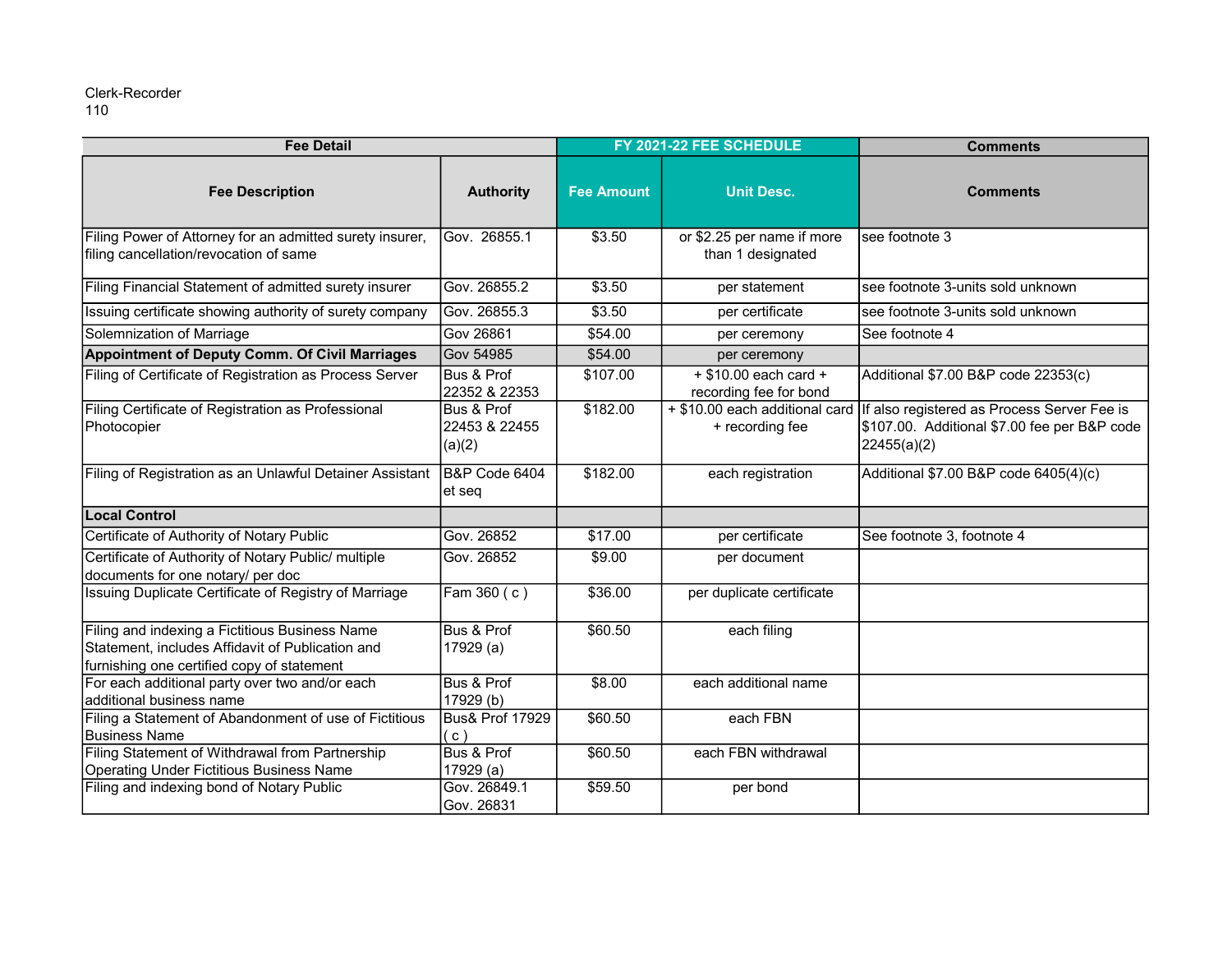| <b>Fee Detail</b>                                                                              |                                  | FY 2021-22 FEE SCHEDULE |                                                                                                                                                                                                                                                          | <b>Comments</b>                                                                                                                                                                                             |
|------------------------------------------------------------------------------------------------|----------------------------------|-------------------------|----------------------------------------------------------------------------------------------------------------------------------------------------------------------------------------------------------------------------------------------------------|-------------------------------------------------------------------------------------------------------------------------------------------------------------------------------------------------------------|
| <b>Fee Description</b>                                                                         | <b>Authority</b>                 | <b>Fee Amount</b>       | <b>Unit Desc.</b>                                                                                                                                                                                                                                        | <b>Comments</b>                                                                                                                                                                                             |
| Issuing Processing Public Marriage License                                                     | Gov 26840,<br>26840.3, 26840.7   | \$100.00                | per license                                                                                                                                                                                                                                              | The revenue for the Clerk Recorder is \$69<br>per license. \$31.00 of the cost per license is<br>collected for other agencies or funds. See<br>footnote 3.                                                  |
| Issuing Processing Confidential Marriage License                                               | Gov 26840.1,<br>26840.3, 26840.8 | \$100.00                | per license                                                                                                                                                                                                                                              | The revenue for the Clerk Recorder is \$68<br>per license. \$32 of the cost per license is<br>collected for other agencies/funds. See<br>footnote 3.                                                        |
| Providing Witness for Civil Ceremony (In addition to<br>Solemnization fee)                     |                                  | \$28.00                 | per ceremony                                                                                                                                                                                                                                             |                                                                                                                                                                                                             |
| <b>RECORDER'S FEES Statutory</b>                                                               |                                  |                         |                                                                                                                                                                                                                                                          |                                                                                                                                                                                                             |
| Regular Recording Fee (limited to 8.5" x 11")                                                  | Gov 27361 &<br>27361.4           |                         |                                                                                                                                                                                                                                                          |                                                                                                                                                                                                             |
| First Page                                                                                     |                                  | \$14.00                 | per document                                                                                                                                                                                                                                             | Allowed to charge actual cost up to \$10.00<br>pursuant to SB676 in 2009 for base<br>recording fee. The revenue for the Clerk<br>Recorder is \$11.00 per document. See<br>footnote 3                        |
| Each additional page                                                                           |                                  | \$3.00                  | per page                                                                                                                                                                                                                                                 | The revenue for the Clerk Recorder is \$1.00<br>per page. See footnote 3                                                                                                                                    |
| Combined Documents-                                                                            | Gov 27361.1 &<br>27361.4         | \$14.00                 | When 2 or more docs are<br>serially incorporated into one<br>form or sheet, they will be<br>considered as 2 or more<br>separate docs. Base<br>recording fee- \$14.00 will be<br>charged for 1st pg & \$3.00/<br>each additional $pg + $14.00$<br>per doc | Allowed to charge actual cost up to \$10.00<br>pursuant to SB676 in 2009 for base<br>recording fee. The revenue for the Clerk<br>Recorder is \$11.00 per document title. see<br>fee indicator 11003 & 11004 |
| Penalty Print nine lines per vertical inch or 22 characters Gov 27361<br>per inch horizontally |                                  | \$1.00                  | each page containing penalty<br>print                                                                                                                                                                                                                    | This fee is mandated and goes into the Clerk<br>Recorder trust not revenue. See footnote 3.                                                                                                                 |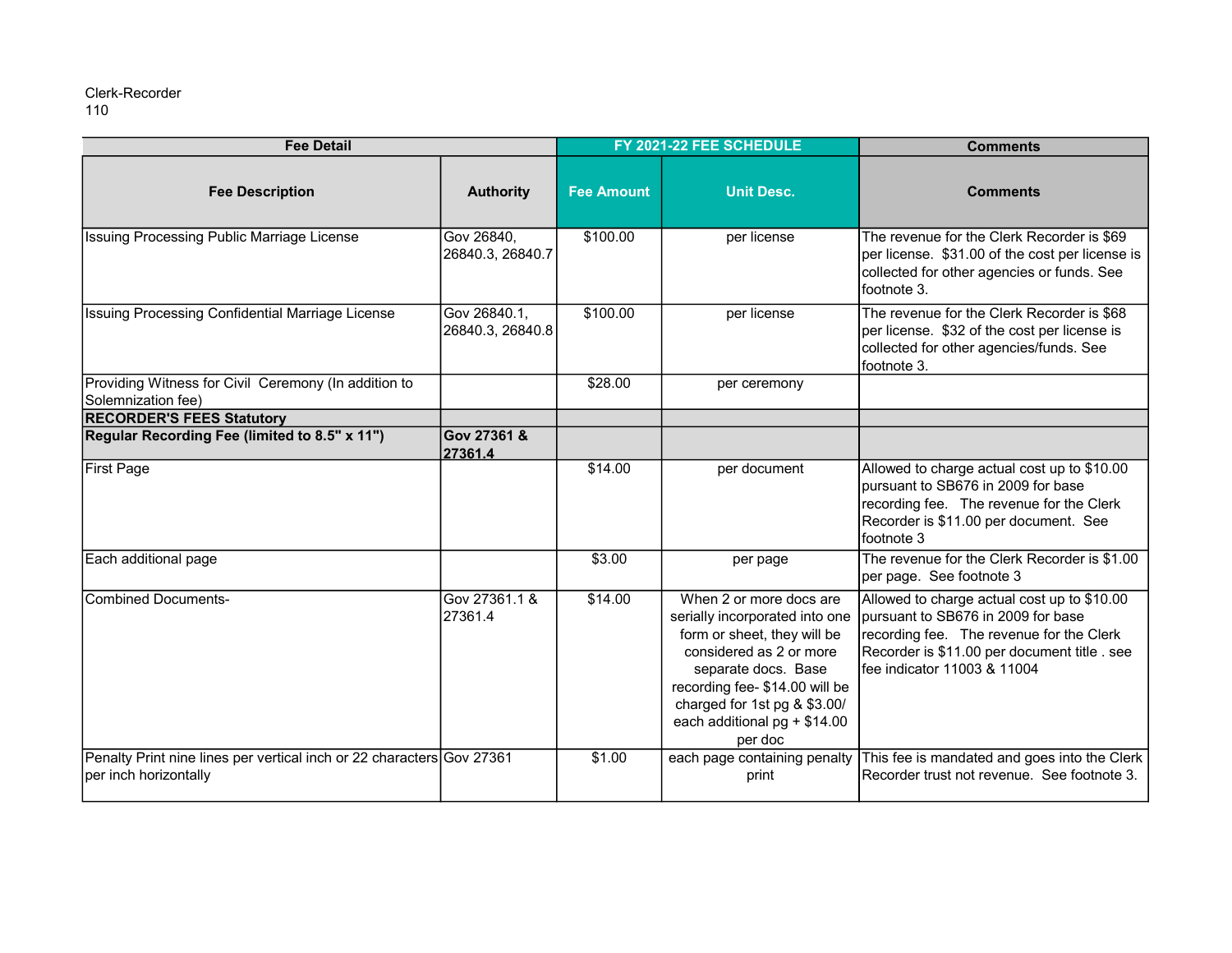| <b>Fee Detail</b>                                                                                                              |                          | FY 2021-22 FEE SCHEDULE |                                                  | <b>Comments</b>                                                                                                                                                                                                                                                                                                                                                                                                                      |
|--------------------------------------------------------------------------------------------------------------------------------|--------------------------|-------------------------|--------------------------------------------------|--------------------------------------------------------------------------------------------------------------------------------------------------------------------------------------------------------------------------------------------------------------------------------------------------------------------------------------------------------------------------------------------------------------------------------------|
| <b>Fee Description</b>                                                                                                         | <b>Authority</b>         | <b>Fee Amount</b>       | <b>Unit Desc.</b>                                | <b>Comments</b>                                                                                                                                                                                                                                                                                                                                                                                                                      |
| SB2 Building Homes and Jobs Act Fee                                                                                            | Gov. 27388.1             | \$75.00                 | every real estate instrument,<br>paper or notice | This fee is mandated and funds affordable<br>housing and jobs. The Clerk-Recorder<br>keeps \$3.75 per fee. The remainder is<br>transmitted to the State Controller quarterly.                                                                                                                                                                                                                                                        |
| <b>Release of State or County tax liens</b>                                                                                    | Gov 27361.3 &<br>27361.4 |                         |                                                  |                                                                                                                                                                                                                                                                                                                                                                                                                                      |
| <b>Base Recording Fee</b>                                                                                                      |                          | \$20.00                 | per release                                      | This fee is mandated. As of January 1,<br>2020, this fee was changed to be twice the<br>base recording fee, regardless of the number<br>of pages. Our base recording fee is \$10.00.<br>Of this fee, \$18.00 goes to the Clerk<br>Recorder as Revenue. See footnote 3.                                                                                                                                                               |
| D.A. Fraud Investigation Fee                                                                                                   | <b>Gov 27388</b>         | \$7.00                  | each applicable title                            | This fee was approved by the BOS on<br>08/19/2008. Fee was originally approved at<br>\$2.00. Fee was raised to \$3.00 effective<br>March 2009 and included additional titles.<br>The fee was raised again by the BOS on Feb<br>5, 2013 to \$7.00. Of the \$7.00 fee, 90%<br>(\$6.30) goes to the DA Fraud protection unit,<br>and 10% (\$0.70) stays with the Clerk-<br>Recorder. See footnote 5 for a list of<br>applicable titles. |
| Documents requiring additional indexing a proof of labor<br>having multiple claims, other than when consecutively<br>numbered. | Gov 27361.2              | \$1.00                  | See note 2                                       | Removed from statutory control by SB676 in<br>2009. units of service sold - unknown. See<br>footnote 2 & 3                                                                                                                                                                                                                                                                                                                           |
| <b>Financing Statements</b>                                                                                                    | UCC 9407 (1) (2)<br>(3)  |                         |                                                  |                                                                                                                                                                                                                                                                                                                                                                                                                                      |
| <b>UCC Searches</b>                                                                                                            | $UCC$ 9525 (c)           | \$10.00                 | per search                                       |                                                                                                                                                                                                                                                                                                                                                                                                                                      |
| UCC 2 pages or less                                                                                                            |                          | \$10.00                 | per document                                     | see footnote 3                                                                                                                                                                                                                                                                                                                                                                                                                       |
| UCC 3 pages or more                                                                                                            |                          | \$20.00                 | per document                                     | see footnote 3                                                                                                                                                                                                                                                                                                                                                                                                                       |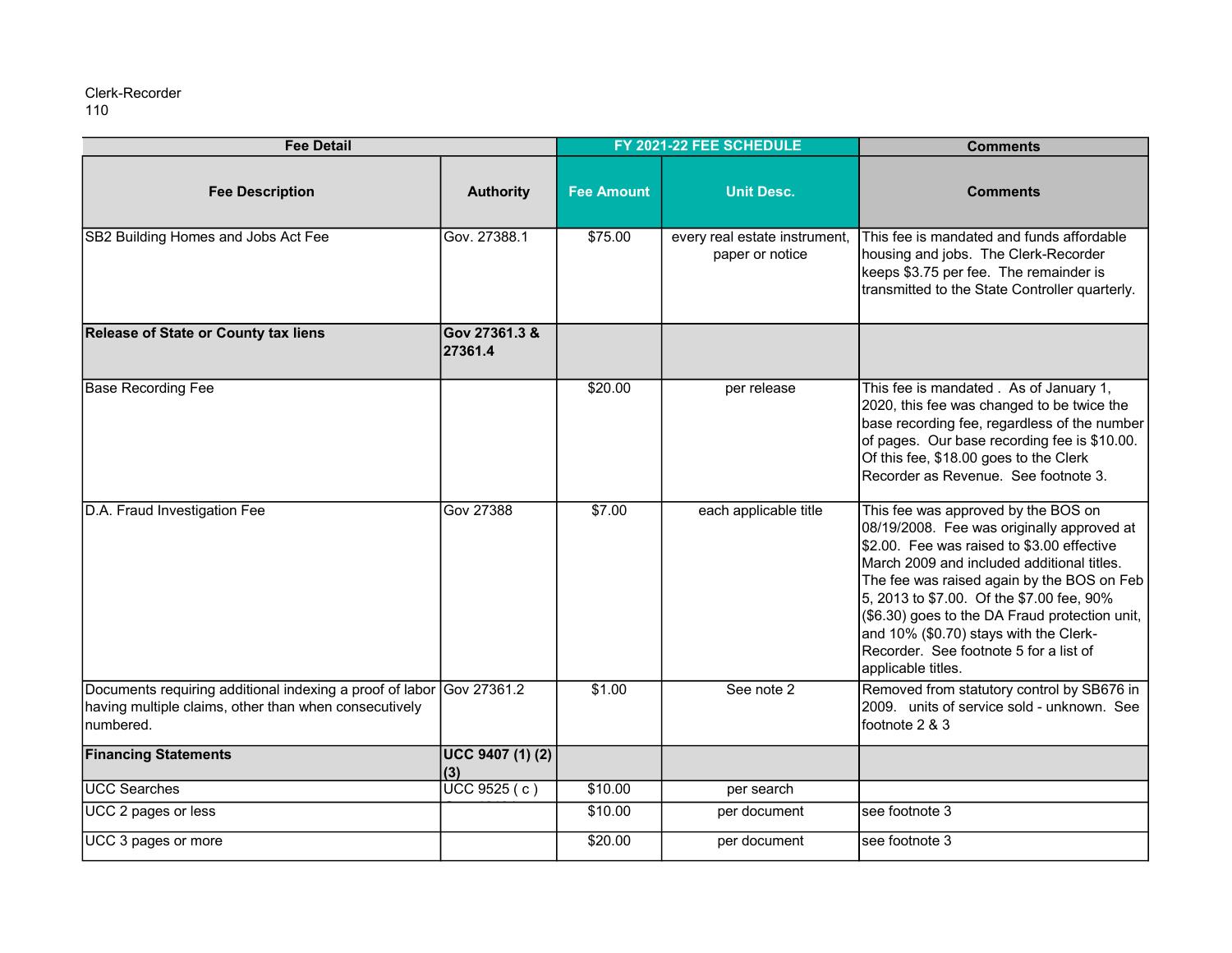| <b>Fee Detail</b>                                                                                                               |                                         | FY 2021-22 FEE SCHEDULE |                                   | <b>Comments</b>                                                                                                                                                                                               |
|---------------------------------------------------------------------------------------------------------------------------------|-----------------------------------------|-------------------------|-----------------------------------|---------------------------------------------------------------------------------------------------------------------------------------------------------------------------------------------------------------|
| <b>Fee Description</b>                                                                                                          | <b>Authority</b>                        | <b>Fee Amount</b>       | <b>Unit Desc.</b>                 | <b>Comments</b>                                                                                                                                                                                               |
| Filings (papers not recorded)                                                                                                   | Gov 27380 &<br>27361.4                  | \$5.00                  | per filing                        | The Clerk Recorder revenue is \$3.00 per<br>filing. see footnote 3 - units sold unknown                                                                                                                       |
| Indexing of more than ten names. Each group of ten<br>names or fractional portion thereafter the initial group of<br>Iten names | Gov 27361.8                             | \$3.00                  | each group of 10 or more<br>names | Removed from Statutory control by SB676 in<br>2009. see footnote 3                                                                                                                                            |
| Map Filings for Record Subdivision, Parcel, Survey,<br>& Assessment Maps                                                        | Gov 27372 &<br>27361.4                  |                         |                                   |                                                                                                                                                                                                               |
| <b>First page</b>                                                                                                               |                                         | \$8.00                  | each                              | The clerk Recorder revenue is \$7.00 per<br>map. see footnote 3                                                                                                                                               |
| Each additional page                                                                                                            |                                         | \$2.00                  | each                              | See footnote 3                                                                                                                                                                                                |
| Preliminary Change of Ownership Report                                                                                          | R & T 480.3                             | \$20.00                 | each change of ownership          | see footnote 3                                                                                                                                                                                                |
| <b>Official Records Copies</b>                                                                                                  | <b>Gov 27366</b>                        |                         |                                   |                                                                                                                                                                                                               |
| 1st Page                                                                                                                        |                                         | \$5.50                  | per document                      | Govt code 27366 changed the fee for official<br>records from \$1.00 per page to actual cost<br>recovery. see footnote 3                                                                                       |
| Each additional Page                                                                                                            |                                         | \$0.50                  | per page                          |                                                                                                                                                                                                               |
| Certification                                                                                                                   |                                         | \$1.00                  | per certification                 | see footnote 3-units sold unknown                                                                                                                                                                             |
| <b>Copies of Vital Records</b>                                                                                                  |                                         |                         |                                   |                                                                                                                                                                                                               |
| Marriage                                                                                                                        | <b>Health &amp; Safety</b><br>103625(c) | \$15.00                 | each copy                         | The clerk recorder revenue per vital copy is<br>\$5.85. Fee was increased by \$1.00 on<br>January 1, 2014, of which \$0.55 is retained<br>by the County in the VHS Restricted revenue<br>fund. see footnote 3 |
| <b>RECORDER'S FEES</b><br><b>Local Control</b>                                                                                  |                                         |                         |                                   |                                                                                                                                                                                                               |
| <b>Notice of Involuntary Lien Notices</b>                                                                                       | Gov 27297.5                             |                         |                                   |                                                                                                                                                                                                               |
| <b>First Debtor</b>                                                                                                             |                                         | \$16.50                 | each notice                       | See footnote 3                                                                                                                                                                                                |

110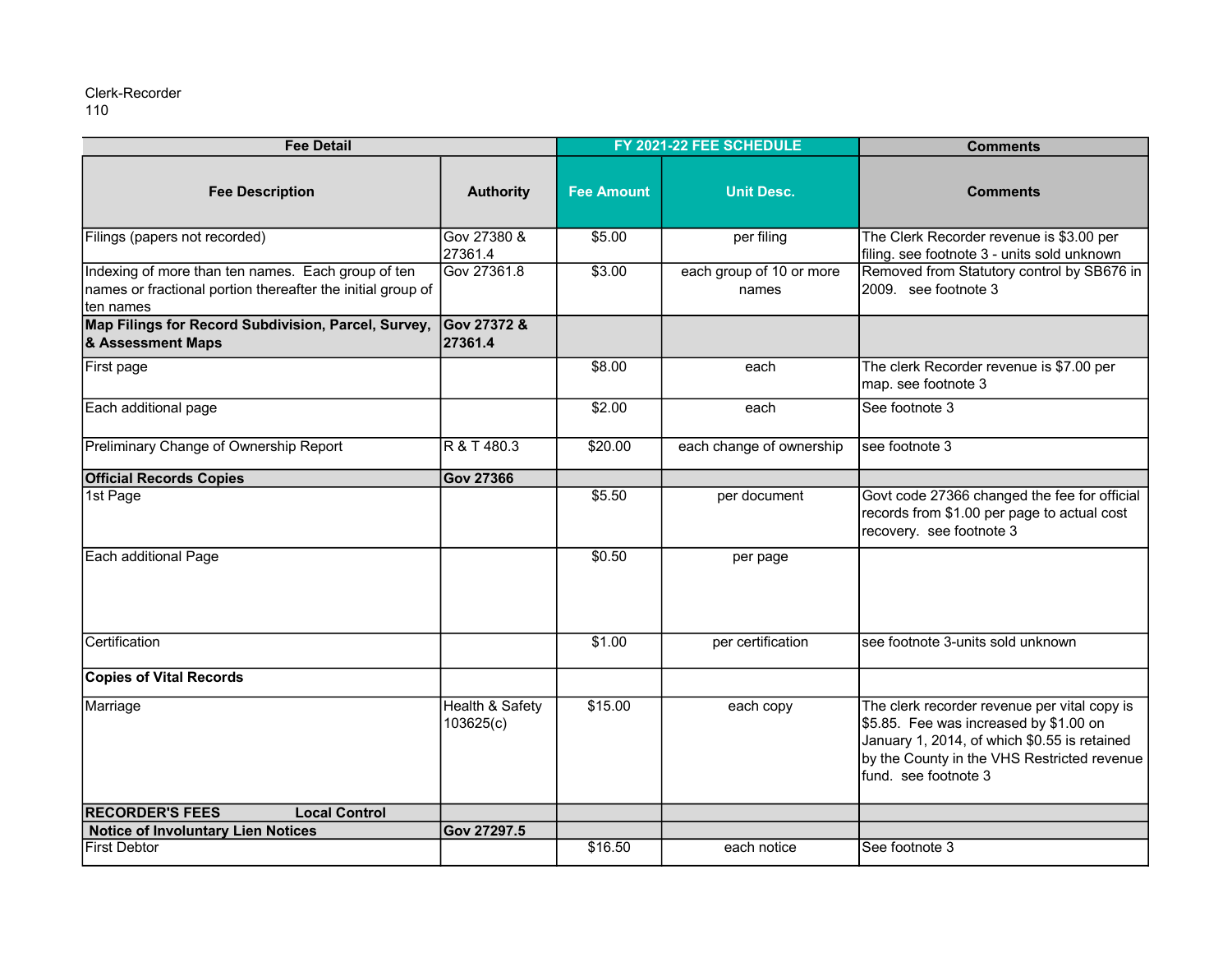| <b>Fee Detail</b>                                                                                        |                             | FY 2021-22 FEE SCHEDULE |                                                                       | <b>Comments</b>                                                                                                     |
|----------------------------------------------------------------------------------------------------------|-----------------------------|-------------------------|-----------------------------------------------------------------------|---------------------------------------------------------------------------------------------------------------------|
| <b>Fee Description</b>                                                                                   | <b>Authority</b>            | <b>Fee Amount</b>       | <b>Unit Desc.</b>                                                     | <b>Comments</b>                                                                                                     |
| Each Additional debtor (unless spouse at same                                                            |                             | \$16.50                 | each additional notice                                                | See footnote 3                                                                                                      |
| <b>Survey Monument Preservation Fee</b>                                                                  | <b>Gov 27585</b>            | \$10.00                 | per recording in<br>unincorporated area                               | collected by the Clerk Recorder for Public<br>Works/County Surveyor. See footnote 3                                 |
| Preliminary 20 Day Notice                                                                                | Gov 27361.9 &<br>Civil 3097 | \$43.00                 | per notice                                                            |                                                                                                                     |
| <b>Map Copies</b>                                                                                        |                             |                         |                                                                       |                                                                                                                     |
| <b>Blueline</b>                                                                                          |                             | \$13.00                 | each page                                                             | See footnote 3                                                                                                      |
| Sepia                                                                                                    |                             | \$14.00                 | each page                                                             | See footnote 3                                                                                                      |
| Mylar                                                                                                    |                             | \$16.00                 | each page                                                             | See footnote 3                                                                                                      |
| Index download to various media-Voter & FBN data                                                         |                             | \$51.00                 | + .50 per 1000 names- media-<br>actual cost (diskette, CD or<br>tape) |                                                                                                                     |
| CD with official records  Take order/set up request<br>burn cd - 10 minutes see worksheet for cost/image |                             | \$60.00                 | + .006 per image                                                      |                                                                                                                     |
| CD with map copies Take order/set up request burn cd-<br>10 minutes see worksheet for cost/image         |                             | \$60.00                 | + .006 per image                                                      |                                                                                                                     |
| yearly access to official records on intranet                                                            |                             | \$49.50                 | per year                                                              | This fee is a yearly access fee to the official<br>record database per user                                         |
| Creating an Electronic Index of Official Records                                                         |                             | \$17.00                 | per index                                                             | This fee is a fee to create an electronic index<br>for customers who are also purchasing<br>official record images. |
| Emailing a Voter or FBN file                                                                             |                             | \$1.50                  | + .50 per 1000 names and<br>\$42.00 download fee                      | This fee is an alternative for customers who<br>want purchased data emailed, rather than on<br>a CD                 |